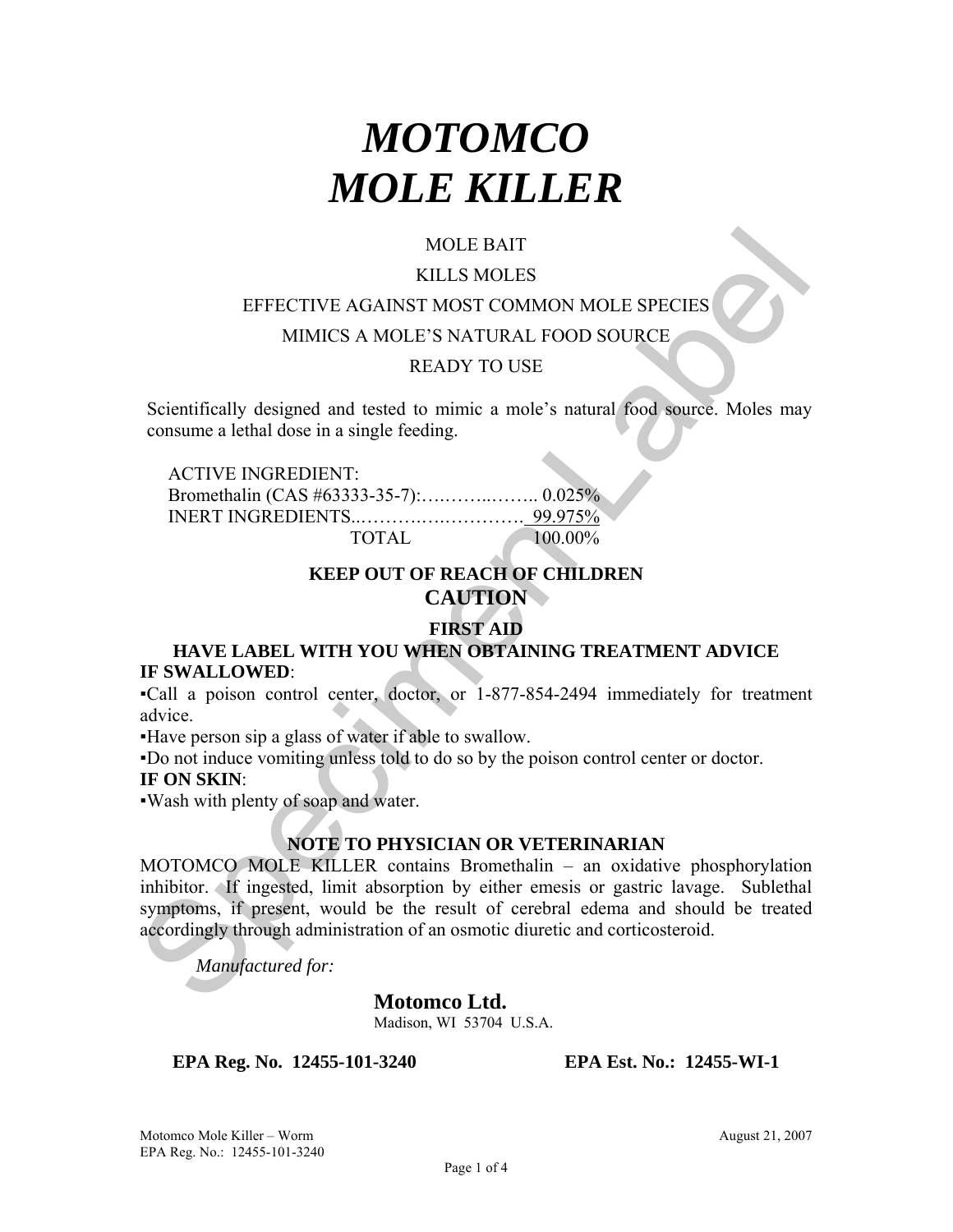#### **DIRECTIONS FOR USE**

It is a violation of Federal law to use this product in a manner inconsistent with its labeling.

**READ THIS LABEL:** Read this entire label and follow all use directions and use precautions.

**IMPORTANT:** Do not expose children to this product or use it for any purpose other than to control moles. To help prevent accidents:

- 1. Store product not in use in locations out of the reach of children and pets.
- 2. Follow all application directions and USE RESTRICTIONS on this label. Apply bait only in underground runways and tunnels of moles. Keep pets out of treated areas. Do NOT use this product above ground.
- 3. Dispose of product container and unused or spoiled product as specified on label.

**USE RESTRICTIONS:** This product may only be used in lawns, parks, around homes, golf courses, ornamental gardens, nurseries and other non-crop grassy areas to control eastern moles (*Scalopus aquaticus*), star-nosed moles (*Condylura cristata*) or *Scapanus spp.* This bait must be applied underground in either main underground tunnels or in subsurface feeding runways. This bait may not be used above ground. Wear gloves when bait is handled.

precautions.<br> **IMPORTATY:** Do not expose children to this product or use it for any purpose other<br>
IMPORTATY: Do not expose the metal coincide to the reach of children and pess.<br>
2. Follow all application directions and US **SELECTION OF TREATMENT AREAS:** The presence of moles may be indicated by a network of subsurface runways in the turf or by a series of conical mounds of earth pushed up from deep burrows. Subsurface runways are indicated by raised ridges of vegetation and soil caused by moles foraging for food just below the soil surface. These runways are especially noticeable when the grass above them turns yellow. Conical mounds may be indicative of the location of deeper main underground runways.

## **APPLICATION DIRECTIONS:**

**SUBSURFACE RUNWAYS**: MOTOMCO MOLE KILLER has been specially designed to mimic the natural food sources of the mole. To achieve maximum effect, MOTOMCO MOLE KILLER should only be placed in areas used habitually by moles for feeding.

**ESTABLISHING INITIAL ACTIVITY:** Use your finger, small wooden dowel or a narrow rod to puncture a hole in the top of subsurface runways. Be careful not to crush runways. Mark opened runways and revisit them 48 to 72 hours later. Runways that have had holes resealed within 72 hours should be baited.

**BAITING ACTIVE RUNWAYS:** Make a hole in the top of the runway with a rod slightly larger than the diameter of the bait. Drop one worm into the runway, using the rod to push any exposed bait completely into the runway. Carefully reseal the runway with a small amount of dirt to exclude light. Repeat bait application every 5 to 10 feet of each active subsurface runway.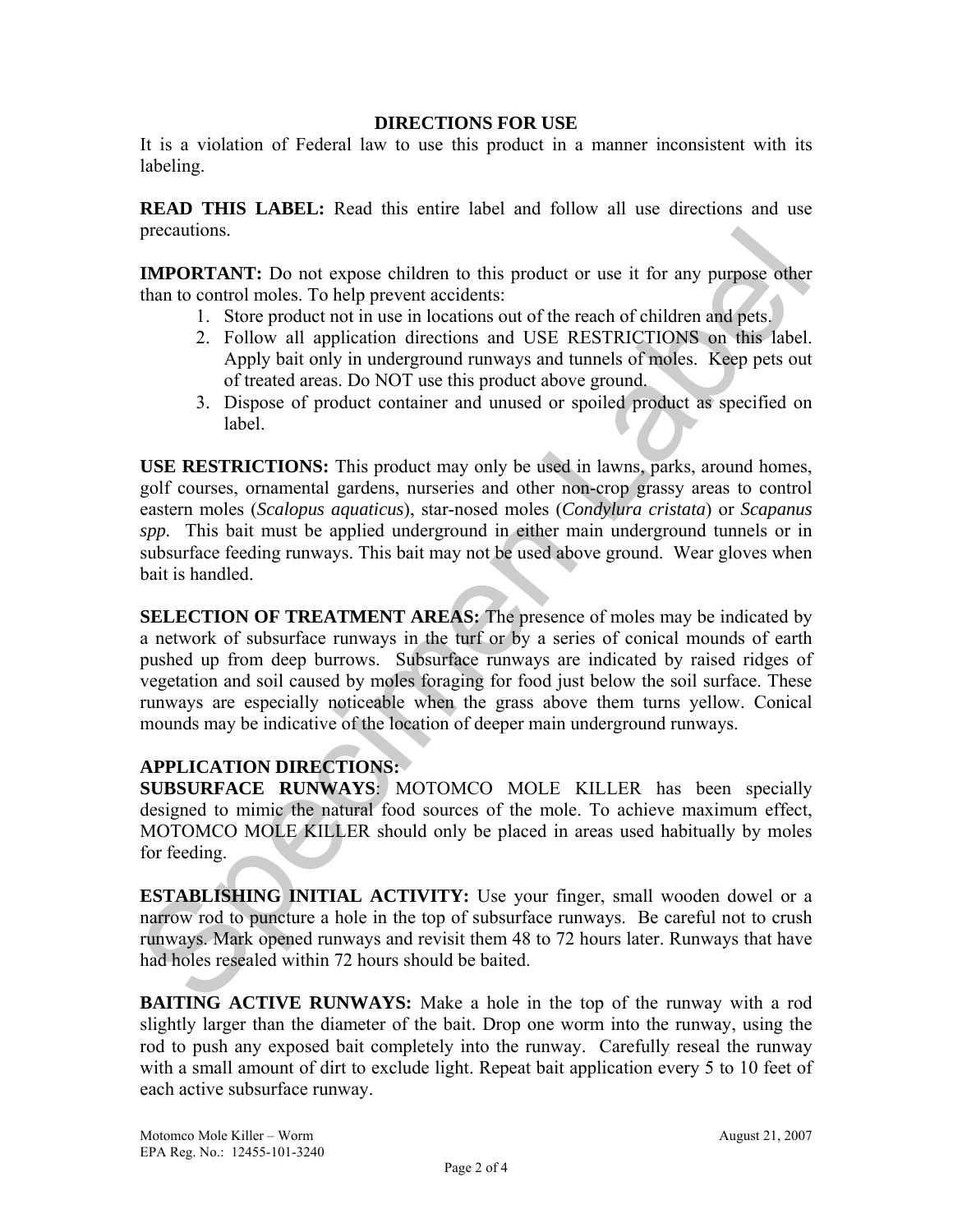**DETERMINING BAITING RESULTS:** Five (5) to 7 days after bait application, check for mole activity using the same procedure for determining initial activity. Return 48 to 72 hours later and retreat all active runs.

MAIN CODENCIATIONS TO TUNNELS ARD CONNICLATION Motive sonstructed<br>
deeper tunnels that are not visible from the surface. These deep tunnels systems are often<br>
mathed by a series of concid monoids (piles of dirt) 4 to 12 i **MAIN UNDERGROUND TUNNELS AND CONNICAL MOUNDS:** Moles construct deeper tunnels that are not visible from the surface. These deep tunnels systems are often marked by a series of conical mounds (piles of dirt) 4 to 12 inches high formed when dirt is pushed to the surface when moles construct these tunnels. To locate deep tunnels, push a probe, such as a broom handle, into the soil between mounds. When the probe enters a tunnel, the resistance on the probe will decrease rapidly. Mark opened tunnels and revisit them 48 to 72 hours later. Runways that have had holes resealed within 72 hours should be baited.

To bait deep tunnels, drop one MOTOMCO MOLE KILLER worm through the probe hole, using the probe to push the bait completely into the tunnel. Cover the hole with a piece of sod, a small rock or a piece of newspaper to allow for visual inspection. Repeat bait application every 5 to 10 feet of each active deep tunnel and within 5 feet of each active conical mound. Check for the effects of treatment 5 to 7 days after bait application using the same procedure for determining tunnel location. Return 48 to 72 hours later and retreat all active tunnel systems.

# **PRECAUTIONARY STATEMENTS HAZARDS TO HUMANS AND DOMESTIC ANIMALS**

**CAUTION**: Harmful if swallowed. Wash thoroughly with soap and water after handling and before eating, drinking, chewing gum, or using tobacco. Prolonged or frequently repeated skin contact may cause allergic reactions in some individuals.

## **ENVIRONMENTAL HAZARDS**

This product is toxic to fish, birds and other wildlife. Do not apply this product directly to water or to areas where surface water is present or to intertidal areas below the mean high water mark.

## **STORAGE AND DISPOSAL**

Do not contaminate water, food or feed by storage or disposal.

**PESTICIDE STORAGE:** Store only in original container in a cool, dry place inaccessible to children and pets. Keep containers closed and away from other chemicals.

**PESTICIDE DISPOSAL:** Wastes resulting from the use of this product may be placed in trash or delivered to an approved waste disposal facility.

**CONTAINER DISPOSAL**: Do not reuse empty container. Dispose of empty container by placing in trash, at an approved waste disposal facility or by incineration or, if allowed by state and local authorities, by burning. If burned, stay out of smoke. Call your local waste agency for any questions on proper disposal.